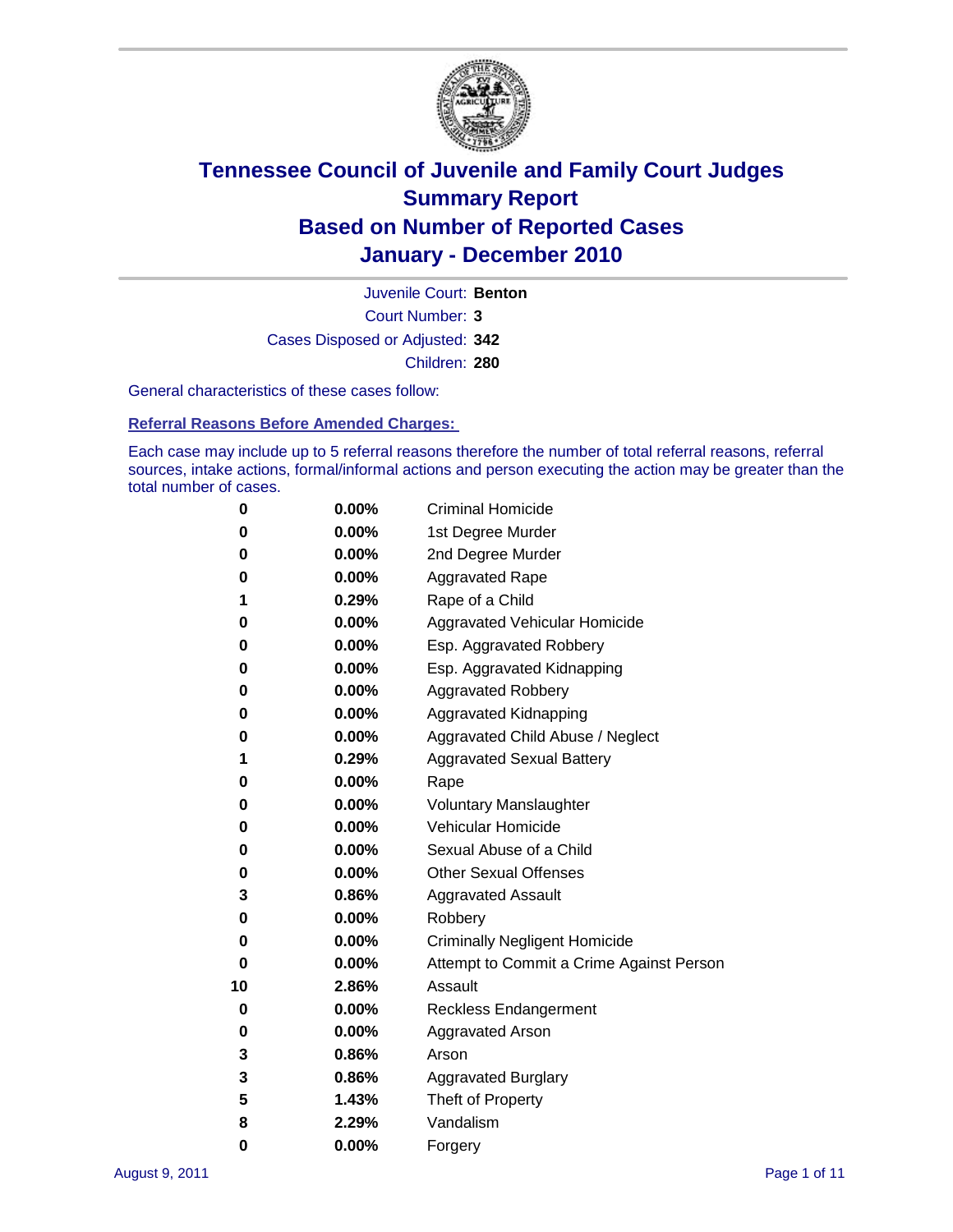

Juvenile Court: **Benton**

Court Number: **3**

Cases Disposed or Adjusted: **342**

Children: **280**

#### **Referral Reasons Before Amended Charges:**

Each case may include up to 5 referral reasons therefore the number of total referral reasons, referral sources, intake actions, formal/informal actions and person executing the action may be greater than the total number of cases.

| 0  | 0.00% | <b>Worthless Checks</b>                                     |
|----|-------|-------------------------------------------------------------|
| 0  | 0.00% | Illegal Possession / Fraudulent Use of Credit / Debit Cards |
| 1  | 0.29% | <b>Burglary</b>                                             |
| 0  | 0.00% | Unauthorized Use of a Vehicle                               |
| 0  | 0.00% | <b>Cruelty to Animals</b>                                   |
| 1  | 0.29% | Sale of Controlled Substances                               |
| 1  | 0.29% | <b>Other Drug Offenses</b>                                  |
| 4  | 1.14% | Possession of Controlled Substances                         |
| 0  | 0.00% | <b>Criminal Attempt</b>                                     |
| 0  | 0.00% | Carrying Weapons on School Property                         |
| 0  | 0.00% | Unlawful Carrying / Possession of a Weapon                  |
| 0  | 0.00% | <b>Evading Arrest</b>                                       |
| 0  | 0.00% | Escape                                                      |
| 2  | 0.57% | Driving Under Influence (DUI)                               |
| 12 | 3.43% | Possession / Consumption of Alcohol                         |
| 0  | 0.00% | Resisting Stop, Frisk, Halt, Arrest or Search               |
| 0  | 0.00% | <b>Aggravated Criminal Trespass</b>                         |
| 0  | 0.00% | Harassment                                                  |
| 0  | 0.00% | Failure to Appear                                           |
| 1  | 0.29% | Filing a False Police Report                                |
| 0  | 0.00% | Criminal Impersonation                                      |
| 3  | 0.86% | <b>Disorderly Conduct</b>                                   |
| 3  | 0.86% | <b>Criminal Trespass</b>                                    |
| 0  | 0.00% | <b>Public Intoxication</b>                                  |
| 0  | 0.00% | Gambling                                                    |
| 30 | 8.57% | <b>Traffic</b>                                              |
| 0  | 0.00% | <b>Local Ordinances</b>                                     |
| 1  | 0.29% | Violation of Wildlife Regulations                           |
| 0  | 0.00% | Contempt of Court                                           |
| 7  | 2.00% | Violation of Probation                                      |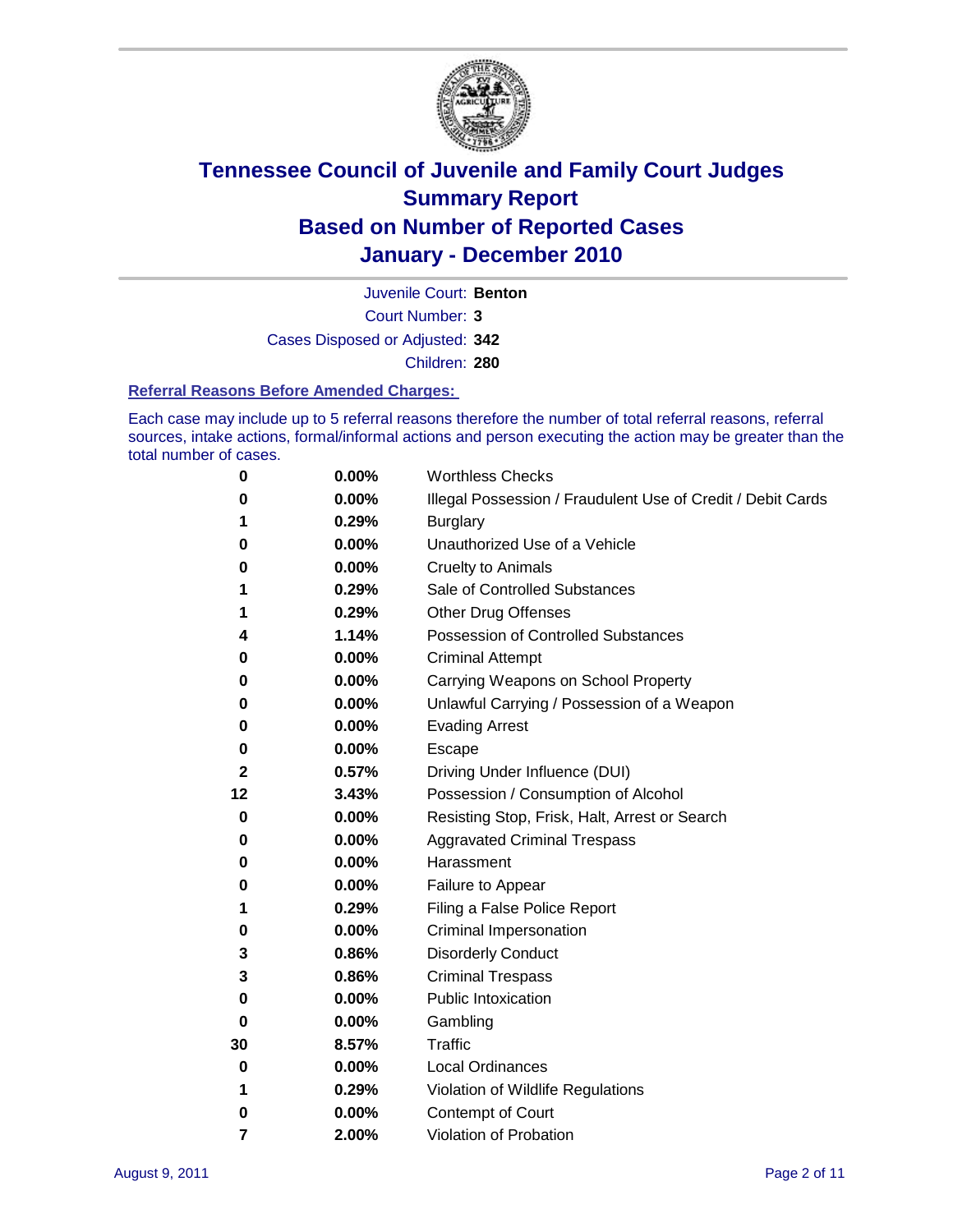

Court Number: **3** Juvenile Court: **Benton** Cases Disposed or Adjusted: **342** Children: **280**

#### **Referral Reasons Before Amended Charges:**

Each case may include up to 5 referral reasons therefore the number of total referral reasons, referral sources, intake actions, formal/informal actions and person executing the action may be greater than the total number of cases.

| 350          | 100.00%  | <b>Total Referrals</b>                 |
|--------------|----------|----------------------------------------|
| 6            | 1.71%    | Other                                  |
| 0            | 0.00%    | <b>Consent to Marry</b>                |
| 0            | 0.00%    | <b>Request for Medical Treatment</b>   |
| 170          | 48.57%   | <b>Child Support</b>                   |
| 0            | 0.00%    | Paternity / Legitimation               |
| 0            | 0.00%    | Visitation                             |
| 29           | 8.29%    | Custody                                |
| 0            | 0.00%    | <b>Foster Care Review</b>              |
| 0            | $0.00\%$ | <b>Administrative Review</b>           |
| 0            | $0.00\%$ | <b>Judicial Review</b>                 |
| 0            | 0.00%    | Violation of Informal Adjustment       |
| 0            | $0.00\%$ | <b>Violation of Pretrial Diversion</b> |
| $\bf{0}$     | 0.00%    | Termination of Parental Rights         |
| 2            | 0.57%    | Dependency / Neglect                   |
| $\bf{0}$     | 0.00%    | <b>Physically Abused Child</b>         |
| 0            | 0.00%    | Sexually Abused Child                  |
| 0            | 0.00%    | Violation of Curfew                    |
| 0            | $0.00\%$ | Violation of a Valid Court Order       |
| 3            | 0.86%    | Possession of Tobacco Products         |
| 0            | $0.00\%$ | Out-of-State Runaway                   |
| $\mathbf{2}$ | 0.57%    | In-State Runaway                       |
| 36           | 10.29%   | Truancy                                |
| 2            | 0.57%    | Unruly Behavior                        |
| 0            | 0.00%    | <b>Violation of Aftercare</b>          |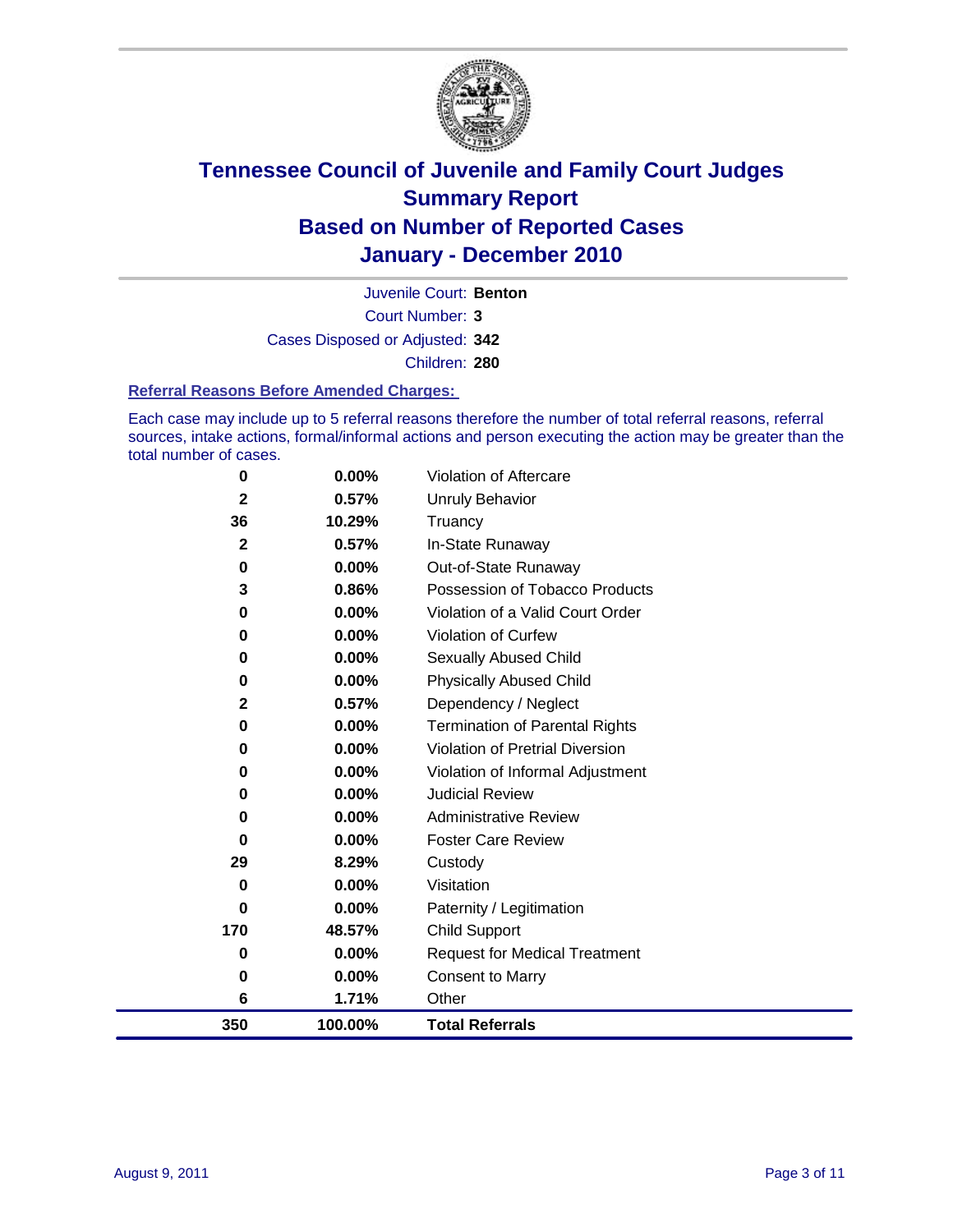

|                     |                                 | Juvenile Court: Benton            |
|---------------------|---------------------------------|-----------------------------------|
|                     |                                 | Court Number: 3                   |
|                     | Cases Disposed or Adjusted: 342 |                                   |
|                     |                                 | Children: 280                     |
| Referral Sources: 1 |                                 |                                   |
| 99                  | 28.29%                          | Law Enforcement                   |
| 13                  | 3.71%                           | Parents                           |
| 3                   | 0.86%                           | <b>Relatives</b>                  |
| 0                   | $0.00\%$                        | Self                              |
| $\mathbf{2}$        | 0.57%                           | School                            |
| 0                   | $0.00\%$                        | <b>CSA</b>                        |
| 31                  | 8.86%                           | <b>DCS</b>                        |
| 0                   | $0.00\%$                        | <b>Other State Department</b>     |
| 160                 | 45.71%                          | <b>District Attorney's Office</b> |
| 41                  | 11.71%                          | <b>Court Staff</b>                |
| 1                   | 0.29%                           | Social Agency                     |
| 0                   | $0.00\%$                        | <b>Other Court</b>                |
| 0                   | $0.00\%$                        | Victim                            |
| 0                   | $0.00\%$                        | Child & Parent                    |

| 350 | 100.00%  | <b>Total Referral Sources</b> |
|-----|----------|-------------------------------|
|     | $0.00\%$ | Other                         |
|     | $0.00\%$ | Unknown                       |
|     | $0.00\%$ | Hospital                      |

### **Age of Child at Referral: 2**

| 280 | 100.00%  | <b>Total Child Count</b> |
|-----|----------|--------------------------|
| 0   | $0.00\%$ | Unknown                  |
| 1   | 0.36%    | Ages 19 and Over         |
| 51  | 18.21%   | Ages 17 through 18       |
| 51  | 18.21%   | Ages 15 through 16       |
| 28  | 10.00%   | Ages 13 through 14       |
| 18  | 6.43%    | Ages 11 through 12       |
| 131 | 46.79%   | Ages 10 and Under        |
|     |          |                          |

<sup>1</sup> If different than number of Referral Reasons (350), verify accuracy of your court's data.

<sup>2</sup> One child could be counted in multiple categories, verify accuracy of your court's data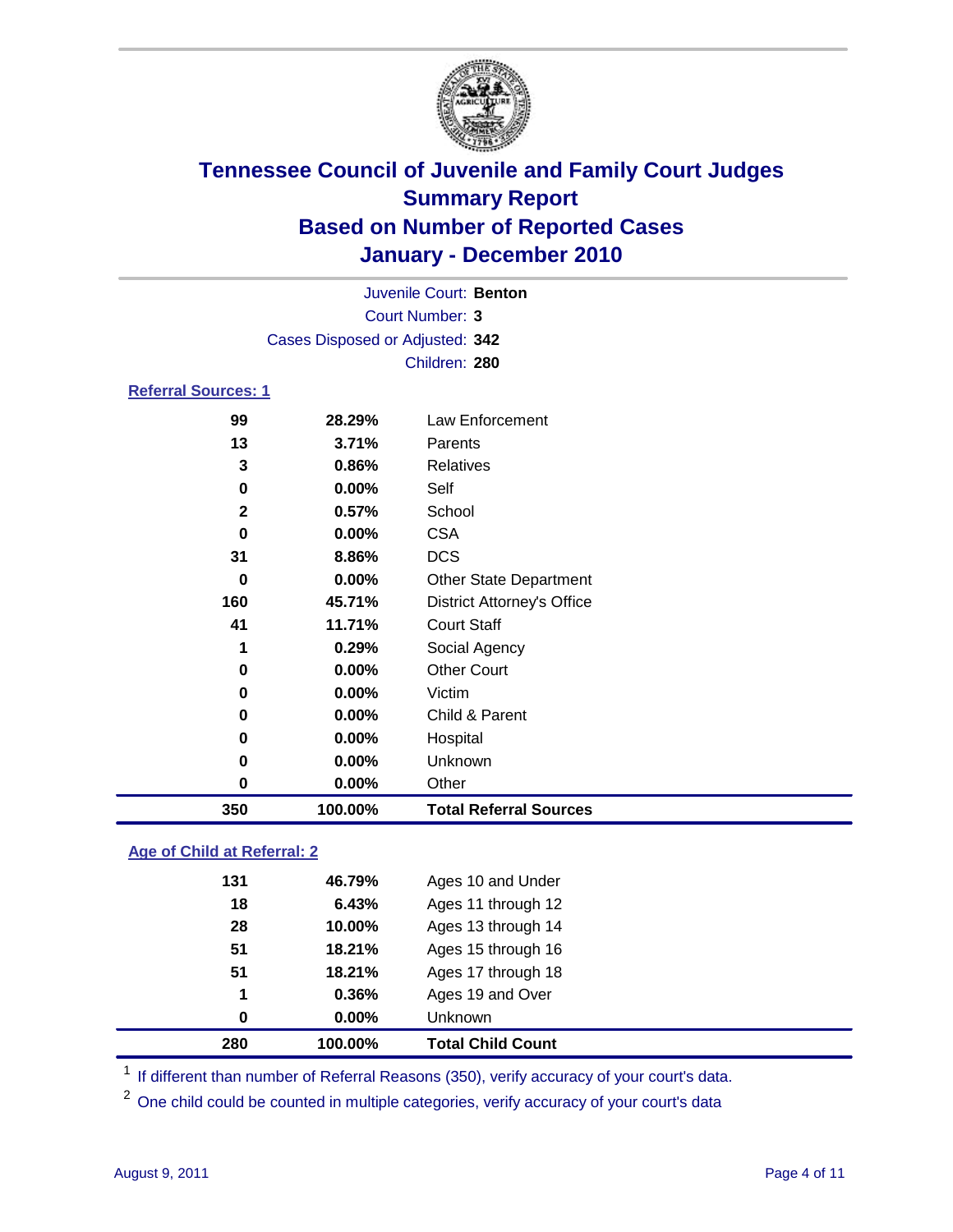

| Juvenile Court: Benton                  |         |                          |  |  |
|-----------------------------------------|---------|--------------------------|--|--|
| <b>Court Number: 3</b>                  |         |                          |  |  |
| Cases Disposed or Adjusted: 342         |         |                          |  |  |
| Children: 280                           |         |                          |  |  |
| Sex of Child: 1                         |         |                          |  |  |
| 154                                     | 55.00%  | Male                     |  |  |
| 126                                     | 45.00%  | Female                   |  |  |
| $\mathbf 0$                             | 0.00%   | Unknown                  |  |  |
| 280                                     | 100.00% | <b>Total Child Count</b> |  |  |
| Race of Child: 1                        |         |                          |  |  |
| 263                                     | 93.93%  | White                    |  |  |
| 15                                      | 5.36%   | African American         |  |  |
| 0                                       | 0.00%   | Native American          |  |  |
| $\pmb{0}$                               | 0.00%   | Asian                    |  |  |
| 1                                       | 0.36%   | Mixed                    |  |  |
| 1                                       | 0.36%   | Unknown                  |  |  |
| 280                                     | 100.00% | <b>Total Child Count</b> |  |  |
| <b>Hispanic Origin: 1</b>               |         |                          |  |  |
| $\mathbf{2}$                            | 0.71%   | Yes                      |  |  |
| 278                                     | 99.29%  | <b>No</b>                |  |  |
| $\mathbf 0$                             | 0.00%   | Unknown                  |  |  |
| 280                                     | 100.00% | <b>Total Child Count</b> |  |  |
| <b>School Enrollment of Children: 1</b> |         |                          |  |  |
| 190                                     | 67.86%  | Yes                      |  |  |
| 86                                      | 30.71%  | No                       |  |  |
| 4                                       | 1.43%   | Unknown                  |  |  |
| 280                                     | 100.00% | <b>Total Child Count</b> |  |  |

One child could be counted in multiple categories, verify accuracy of your court's data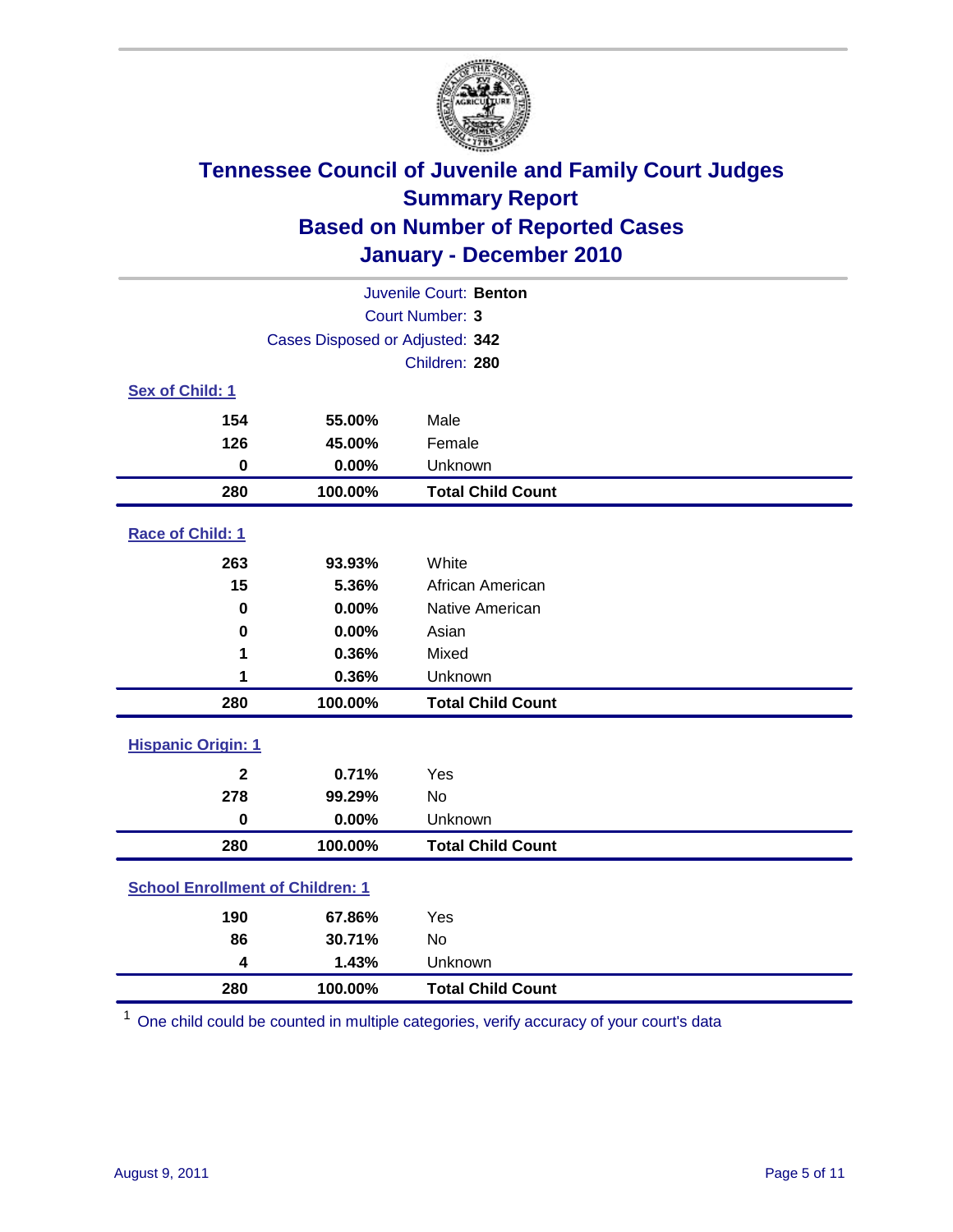

Court Number: **3** Juvenile Court: **Benton** Cases Disposed or Adjusted: **342** Children: **280**

#### **Living Arrangement of Child at Time of Referral: 1**

| 280 | 100.00%  | <b>Total Child Count</b>     |
|-----|----------|------------------------------|
| 0   | 0.00%    | Other                        |
| 3   | 1.07%    | Unknown                      |
| 0   | $0.00\%$ | Independent                  |
| 0   | $0.00\%$ | In an Institution            |
| 1   | 0.36%    | In a Residential Center      |
| 0   | $0.00\%$ | In a Group Home              |
| 0   | $0.00\%$ | With Foster Family           |
| 0   | 0.00%    | With Adoptive Parents        |
| 38  | 13.57%   | <b>With Relatives</b>        |
| 38  | 13.57%   | With Father                  |
| 165 | 58.93%   | With Mother                  |
| 0   | $0.00\%$ | With Mother and Stepfather   |
| 1   | 0.36%    | With Father and Stepmother   |
| 34  | 12.14%   | With Both Biological Parents |
|     |          |                              |

#### **Type of Detention: 2**

| 342 | 100.00%  | <b>Total Detention Count</b> |  |
|-----|----------|------------------------------|--|
| 0   | $0.00\%$ | Other                        |  |
| 342 | 100.00%  | Does Not Apply               |  |
| 0   | $0.00\%$ | Unknown                      |  |
| 0   | 0.00%    | <b>Psychiatric Hospital</b>  |  |
| 0   | 0.00%    | Jail - No Separation         |  |
| 0   | $0.00\%$ | Jail - Partial Separation    |  |
| 0   | $0.00\%$ | Jail - Complete Separation   |  |
| 0   | 0.00%    | Juvenile Detention Facility  |  |
| 0   | $0.00\%$ | Non-Secure Placement         |  |
|     |          |                              |  |

<sup>1</sup> One child could be counted in multiple categories, verify accuracy of your court's data

<sup>2</sup> If different than number of Cases (342) verify accuracy of your court's data.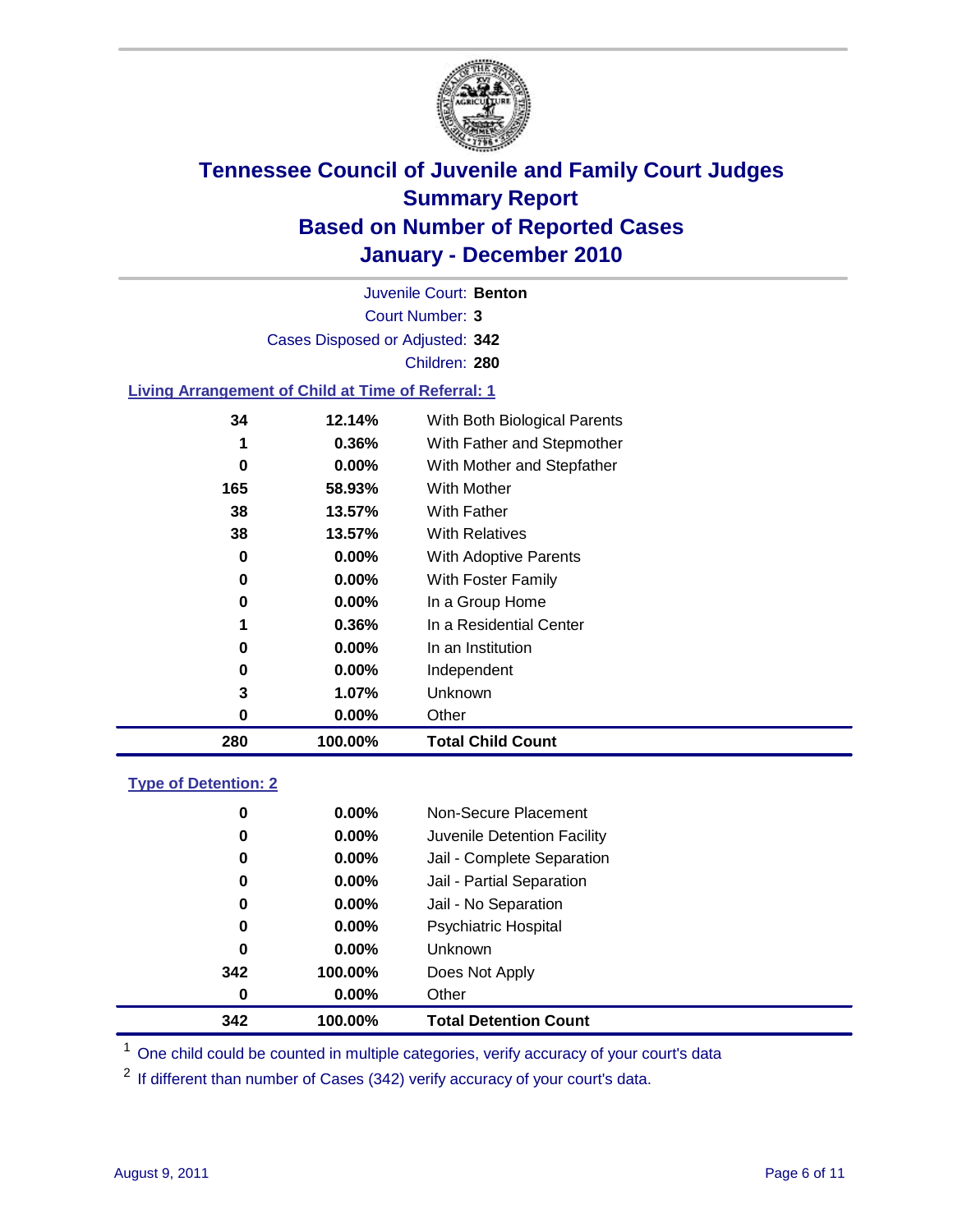

|                                                    | Juvenile Court: Benton          |                                      |  |  |  |  |  |
|----------------------------------------------------|---------------------------------|--------------------------------------|--|--|--|--|--|
|                                                    | <b>Court Number: 3</b>          |                                      |  |  |  |  |  |
|                                                    | Cases Disposed or Adjusted: 342 |                                      |  |  |  |  |  |
|                                                    | Children: 280                   |                                      |  |  |  |  |  |
| <b>Placement After Secure Detention Hearing: 1</b> |                                 |                                      |  |  |  |  |  |
| 0                                                  | 0.00%                           | Returned to Prior Living Arrangement |  |  |  |  |  |
| $\bf{0}$                                           | 0.00%                           | Juvenile Detention Facility          |  |  |  |  |  |
| $\bf{0}$                                           | 0.00%                           | Jail                                 |  |  |  |  |  |
| 0                                                  | 0.00%                           | Shelter / Group Home                 |  |  |  |  |  |
| 0                                                  | 0.00%                           | <b>Foster Family Home</b>            |  |  |  |  |  |
| $\bf{0}$                                           | 0.00%                           | <b>Psychiatric Hospital</b>          |  |  |  |  |  |
| 0                                                  | 0.00%                           | Unknown                              |  |  |  |  |  |
| 342                                                | 100.00%                         | Does Not Apply                       |  |  |  |  |  |
| 0                                                  | 0.00%                           | Other                                |  |  |  |  |  |
| 342                                                | 100.00%                         | <b>Total Placement Count</b>         |  |  |  |  |  |
| <b>Intake Actions: 2</b>                           |                                 |                                      |  |  |  |  |  |
| 348                                                |                                 |                                      |  |  |  |  |  |
|                                                    | 99.43%                          | <b>Petition Filed</b>                |  |  |  |  |  |
| $\mathbf{2}$                                       | 0.57%                           | <b>Motion Filed</b>                  |  |  |  |  |  |
| $\bf{0}$                                           | 0.00%                           | <b>Citation Processed</b>            |  |  |  |  |  |
| 0                                                  | 0.00%                           | Notification of Paternity Processed  |  |  |  |  |  |
| 0                                                  | 0.00%                           | Scheduling of Judicial Review        |  |  |  |  |  |
| 0                                                  | 0.00%                           | Scheduling of Administrative Review  |  |  |  |  |  |
| 0                                                  | 0.00%                           | Scheduling of Foster Care Review     |  |  |  |  |  |
| $\bf{0}$                                           | 0.00%                           | Unknown                              |  |  |  |  |  |
| 0                                                  | 0.00%                           | Does Not Apply                       |  |  |  |  |  |
| $\pmb{0}$                                          | 0.00%                           | Other                                |  |  |  |  |  |

<sup>1</sup> If different than number of Cases (342) verify accuracy of your court's data.

<sup>2</sup> If different than number of Referral Reasons (350), verify accuracy of your court's data.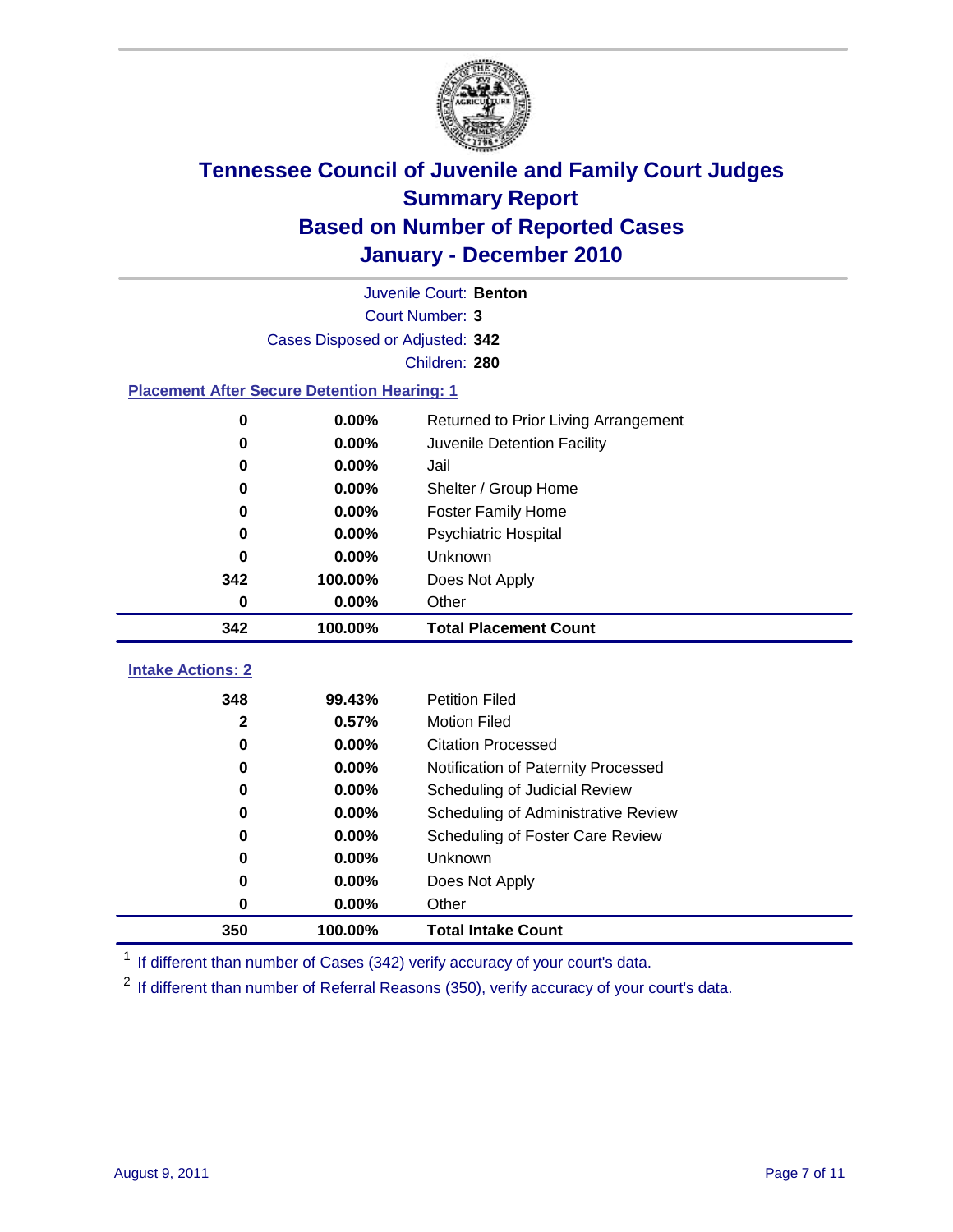

Court Number: **3** Juvenile Court: **Benton** Cases Disposed or Adjusted: **342** Children: **280**

#### **Last Grade Completed by Child: 1**

| 280          | 100.00% | <b>Total Child Count</b> |
|--------------|---------|--------------------------|
| 78           | 27.86%  | Other                    |
| 19           | 6.79%   | Unknown                  |
|              | 0.36%   | Never Attended School    |
| 3            | 1.07%   | Graduated                |
| $\mathbf{2}$ | 0.71%   | <b>GED</b>               |
| 0            | 0.00%   | Non-Graded Special Ed    |
| 0            | 0.00%   | 12th Grade               |
| 36           | 12.86%  | 11th Grade               |
| 19           | 6.79%   | 10th Grade               |
| 48           | 17.14%  | 9th Grade                |
| $\mathbf{2}$ | 0.71%   | 8th Grade                |
| 13           | 4.64%   | 7th Grade                |
| 6            | 2.14%   | 6th Grade                |
| 8            | 2.86%   | 5th Grade                |
| 12           | 4.29%   | 4th Grade                |
| 12           | 4.29%   | 3rd Grade                |
| 9            | 3.21%   | 2nd Grade                |
| 12           | 4.29%   | 1st Grade                |
| $\mathbf 0$  | 0.00%   | Kindergarten             |
| 0            | 0.00%   | Preschool                |
| $\mathbf 0$  | 0.00%   | Too Young for School     |

### **Enrolled in Special Education: 1**

| 280 | 100.00%  | No                       |  |
|-----|----------|--------------------------|--|
| 0   | $0.00\%$ | Unknown                  |  |
| 280 | 100.00%  | <b>Total Child Count</b> |  |

One child could be counted in multiple categories, verify accuracy of your court's data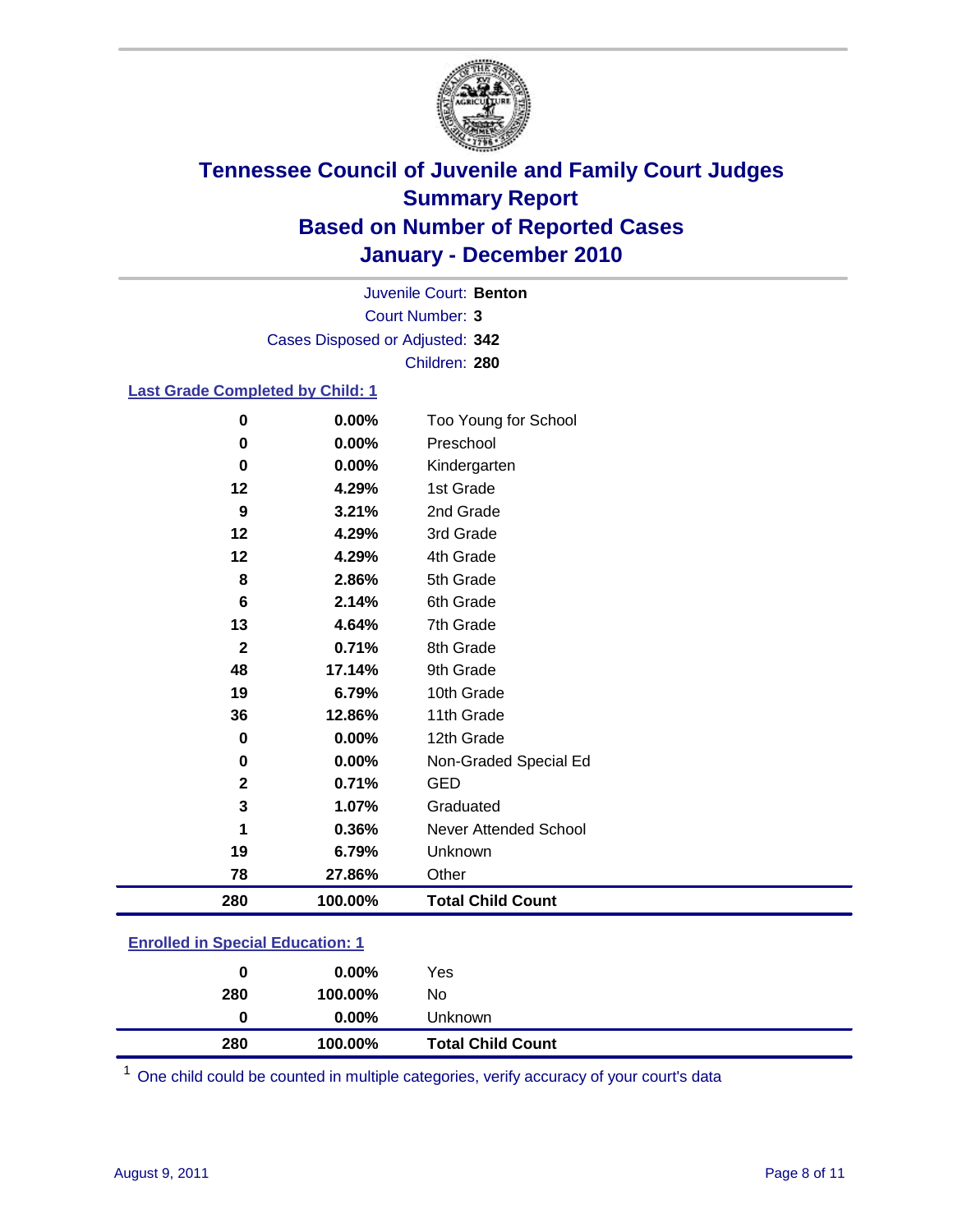

|                              |                                 | Juvenile Court: Benton    |
|------------------------------|---------------------------------|---------------------------|
|                              |                                 | Court Number: 3           |
|                              | Cases Disposed or Adjusted: 342 |                           |
|                              |                                 | Children: 280             |
| <b>Action Executed By: 1</b> |                                 |                           |
| 339                          | 96.86%                          | Judge                     |
| 0                            | $0.00\%$                        | Magistrate                |
| 11                           | 3.14%                           | <b>YSO</b>                |
| 0                            | 0.00%                           | Other                     |
| 0                            | 0.00%                           | Unknown                   |
| 350                          | 100.00%                         | <b>Total Action Count</b> |

#### **Formal / Informal Actions: 1**

| 26  | 7.43%    | Dismissed                                        |
|-----|----------|--------------------------------------------------|
| 0   | $0.00\%$ | Retired / Nolle Prosequi                         |
|     | $2.00\%$ | <b>Complaint Substantiated Delinquent</b>        |
|     | 0.29%    | <b>Complaint Substantiated Status Offender</b>   |
| 0   | $0.00\%$ | <b>Complaint Substantiated Dependent/Neglect</b> |
| 0   | $0.00\%$ | <b>Complaint Substantiated Abused</b>            |
| 0   | $0.00\%$ | <b>Complaint Substantiated Mentally III</b>      |
| 11  | 3.14%    | Informal Adjustment                              |
| 22  | 6.29%    | <b>Pretrial Diversion</b>                        |
| 0   | $0.00\%$ | <b>Transfer to Adult Court Hearing</b>           |
|     | 0.29%    | Charges Cleared by Transfer to Adult Court       |
| 281 | 80.29%   | Special Proceeding                               |
| 0   | $0.00\%$ | <b>Review Concluded</b>                          |
|     | 0.29%    | Case Held Open                                   |
| 0   | $0.00\%$ | Other                                            |
| 0   | $0.00\%$ | Unknown                                          |
| 350 | 100.00%  | Total Action Count                               |

<sup>1</sup> If different than number of Referral Reasons (350), verify accuracy of your court's data.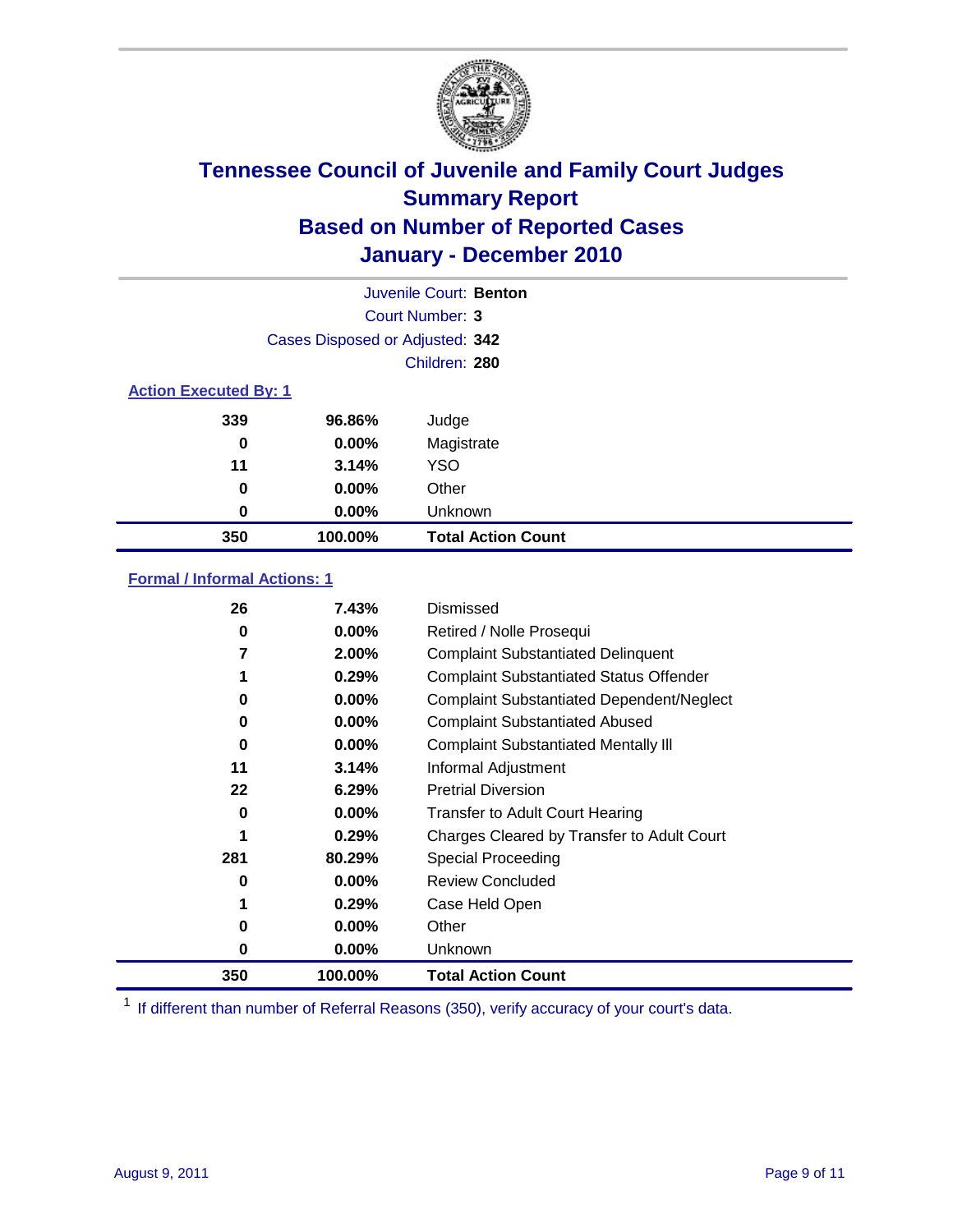

|                       |                                 | Juvenile Court: Benton                                |
|-----------------------|---------------------------------|-------------------------------------------------------|
|                       |                                 | <b>Court Number: 3</b>                                |
|                       | Cases Disposed or Adjusted: 342 |                                                       |
|                       |                                 | Children: 280                                         |
| <b>Case Outcomes:</b> |                                 | There can be multiple outcomes for one child or case. |
| 91                    | 14.29%                          | <b>Case Dismissed</b>                                 |
| $\mathbf{2}$          | 0.31%                           | Case Retired or Nolle Prosequi                        |
| 91                    | 14.29%                          | Warned / Counseled                                    |
| 1                     | 0.16%                           | Held Open For Review                                  |
| 31                    | 4.87%                           | Supervision / Probation to Juvenile Court             |
| 34                    | 5.34%                           | <b>Probation to Parents</b>                           |
| 3                     | 0.47%                           | Referral to Another Entity for Supervision / Service  |
| 14                    | 2.20%                           | Referred for Mental Health Counseling                 |
| 21                    | 3.30%                           | Referred for Alcohol and Drug Counseling              |
| 3                     | 0.47%                           | <b>Referred to Alternative School</b>                 |
| 0                     | 0.00%                           | Referred to Private Child Agency                      |
| 1                     | 0.16%                           | Referred to Defensive Driving School                  |
| 0                     | 0.00%                           | Referred to Alcohol Safety School                     |
| 2                     | 0.31%                           | Referred to Juvenile Court Education-Based Program    |
| 10                    | 1.57%                           | Driver's License Held Informally                      |
| 0                     | 0.00%                           | <b>Voluntary Placement with DMHMR</b>                 |
| 0                     | 0.00%                           | <b>Private Mental Health Placement</b>                |
| 0                     | 0.00%                           | <b>Private MR Placement</b>                           |
| 0                     | 0.00%                           | Placement with City/County Agency/Facility            |
| 0                     | 0.00%                           | Placement with Relative / Other Individual            |
| 3                     | 0.47%                           | Fine                                                  |
| 12                    | 1.88%                           | <b>Public Service</b>                                 |
| 10                    | 1.57%                           | Restitution                                           |
| 0                     | 0.00%                           | <b>Runaway Returned</b>                               |
| 6                     | 0.94%                           | No Contact Order                                      |
| 0                     | 0.00%                           | Injunction Other than No Contact Order                |
| 1                     | 0.16%                           | <b>House Arrest</b>                                   |
| 15                    | 2.35%                           | <b>Court Defined Curfew</b>                           |
| 0                     | 0.00%                           | Dismissed from Informal Adjustment                    |
| 0                     | 0.00%                           | <b>Dismissed from Pretrial Diversion</b>              |
| 0                     | 0.00%                           | Released from Probation                               |
| 0                     | 0.00%                           | <b>Transferred to Adult Court</b>                     |
| 0                     | $0.00\%$                        | <b>DMHMR Involuntary Commitment</b>                   |